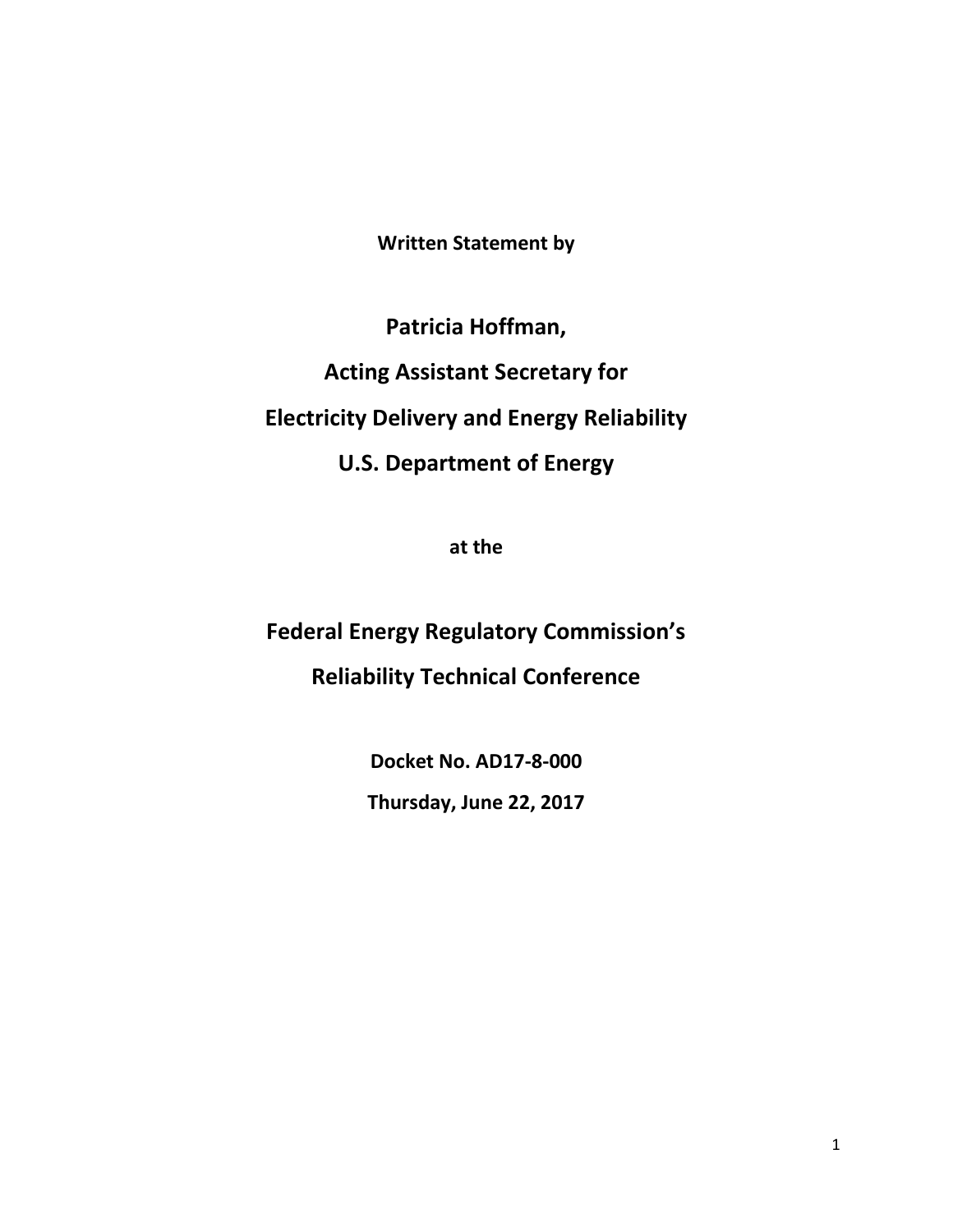Good morning, everyone. It is a pleasure to participate in this technical conference on the state of electric reliability today, and I appreciate the opportunity to express the views of the U.S. Department of Energy (Department, or DOE).

I congratulate the Commission on the timing of this conference. It is no secret that the U.S. electricity sector is in the midst of major changes. Looking ahead, I see little reason to expect that this process will slow down or that we will reach some new equilibrium anytime soon – on the contrary, the process of change we are experiencing today may last indefinitely, and the pace of change may even accelerate. Accordingly, I think the fundamental challenge now is to *understand this process and manage it*, so that our Nation's electric infrastructure remains reliable, affordable, and resilient.

Turning now to the key topics identified for this panel:

## I. Trends and Risks Warranting Particular Attention and Effort

I have three such items on my list:

1. *Physical and Cyber Security.* On the physical side, utilities and system operators need to continue the efforts to identify facilities that are essential to the system and take reasonable steps to harden them.

The cyber security of the Nation's electric grid is of paramount importance to the Department of Energy. Just last week, news broke about the first malware specifically designed to target the industrial control systems that govern the operations of electricity grids. We know about this malware because it was used in December 2016 to target the electricity sector in Ukraine. In the cyber realm, we certainly live in interesting times.

While this malware may be new, the Department has been working to prepare the Nation for these types of threats for some time. The Department of Energy has collaborated with the energy sector for nearly two decades in voluntary public-private partnerships that engage energy owners and operators at all levels—technical, operational, and executive, along with state and local governments—to identify and mitigate physical and cyber risks to energy systems.

These partnerships are built on a foundation of earned trust that promotes the mutual exchange of information and resources to improve the security and resilience of critical energy infrastructures. These relationships acknowledge the special security challenges of energy delivery systems and leverage the distinct technical expertise within industry and government to develop solutions.

The security and integrity of energy infrastructure is both a state and Federal government concern because energy underpins the operations of every other type of critical infrastructure; the economy; and public health and safety. The owners and operators of energy infrastructure, however, have the primary responsibility for the full spectrum of cybersecurity risk management: identify assets, protect critical systems, detect incidents, respond to incidents, and recover to normal operations.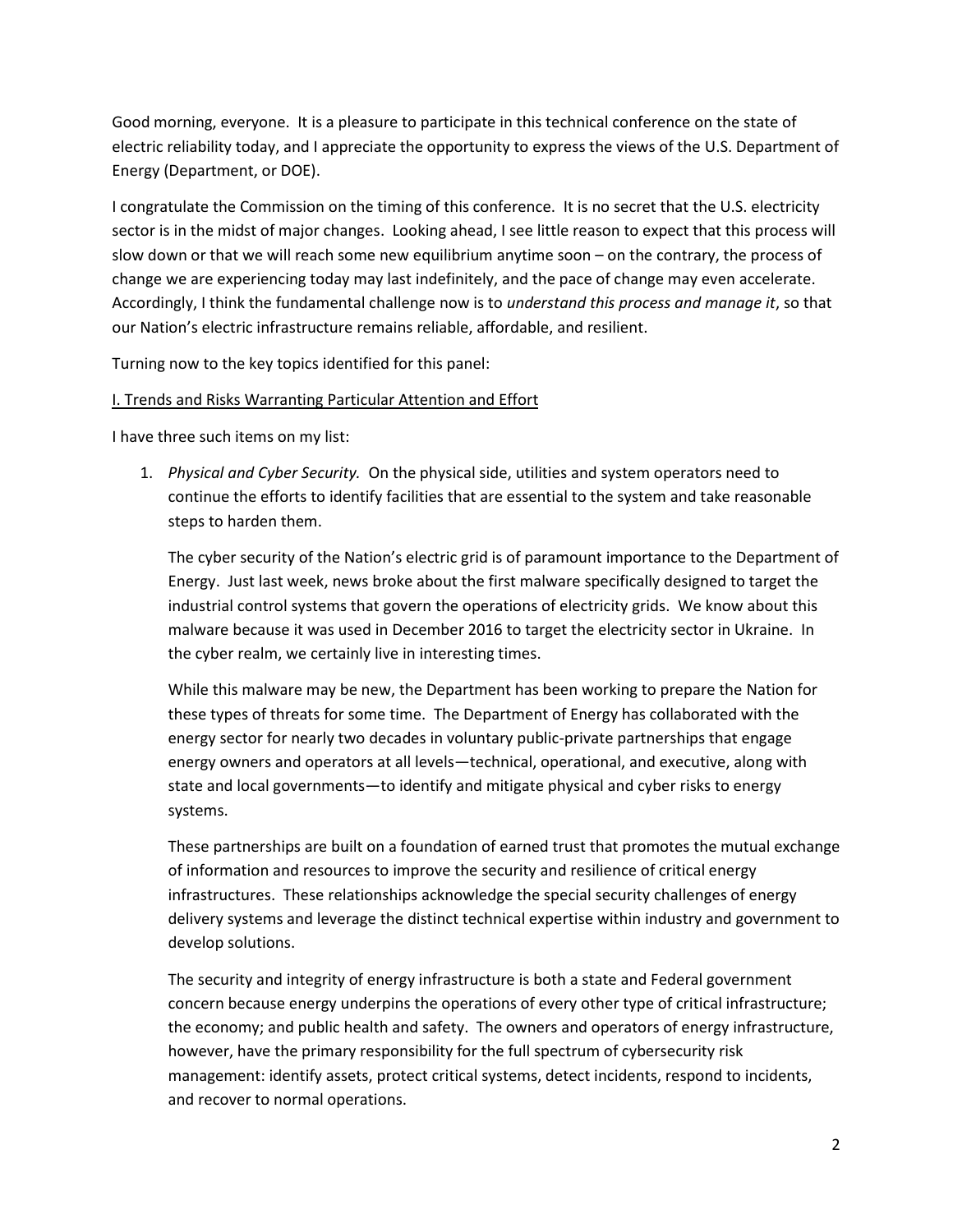In the energy sector, the core of critical infrastructure partners consists of the Electricity Subsector Coordinating Council (ESCC), the Oil and Natural Gas Subsector Coordinating Council (ONG SCC), and the Energy Government Coordinating Council (EGCC). The ESCC and ONG SCC represent the interests of their respective industries. The EGCC, led by DOE and co-chaired with the Department of Homeland Security, is where interagency, state, and international partners meet to discuss the important security and resilience issues for the energy sector.

In addition to working closely with our private sector partners through the aforementioned organizations, the Department is also closely aligned with our Federal partners to ensure a rapid, whole-of-government response to urgent cyber threats. As the "Sector Specific Agency" for the energy sector, DOE will play an integral role in responding to significant cyber events in the energy sector. We stand ready to assist our law enforcement, intelligence, and rapid response teams to ensure that any response is properly coordinated, informed, and executed.

I'll also note that the Secretary of Energy was granted statutory authority in 2015 to undertake certain actions if the President declares a "Grid Security Emergency." In the event of such a declaration, the Department will work to execute a swift and coordinated response in collaboration with industry partners to secure critical energy infrastructure and to support response and restoration efforts.

2. *Mitigating the Reliability Risks Associated with Rising Gas/Electric Interdependence.* The Aliso Canyon event involved the functional loss of a major underground natural gas storage facility northwest of Los Angeles, which led to increased electric reliability risk to the Los Angeles area. Its implications, however, are much broader than gas storage. I commend the North American Electric Reliability Corporation (NERC) for its special assessment gauging the reliability impacts associated with the possible loss of any of the major components of the gas delivery system, including pipelines, compressor stations, storage facilities, and LNG terminals.

An old lesson was demonstrated anew by Aliso Canyon, which is that local conditions must be taken into account to assess and mitigate risk. A team at Argonne National Laboratory screened the nation's 400+ operational underground gas storage facilities and found that an abrupt loss of functionality from 63 such facilities could potentially disrupt gas-fired generation. Only 12 of the 63 facilities, however, had the potential to disrupt 2 GW or more of generation capacity. In the special assessment mentioned above, NERC is now taking a closer look at those 12 facilities to learn whether the affected utilities have already mitigated their risk through measures such as onsite storage of backup fuel.

More generally, the growing dependence on natural gas as generation fuel brings increasing concern over the variety of ways in which the delivery of natural gas could be disrupted and how best to mitigate such risks at specific locations. However, as Aliso Canyon also demonstrated, a mix of new technologies, including demand response and energy storage, helped to mitigate the risk and protect against future service loss. A range of potential solutions exists, and more work is needed to estimate their costs and applicability.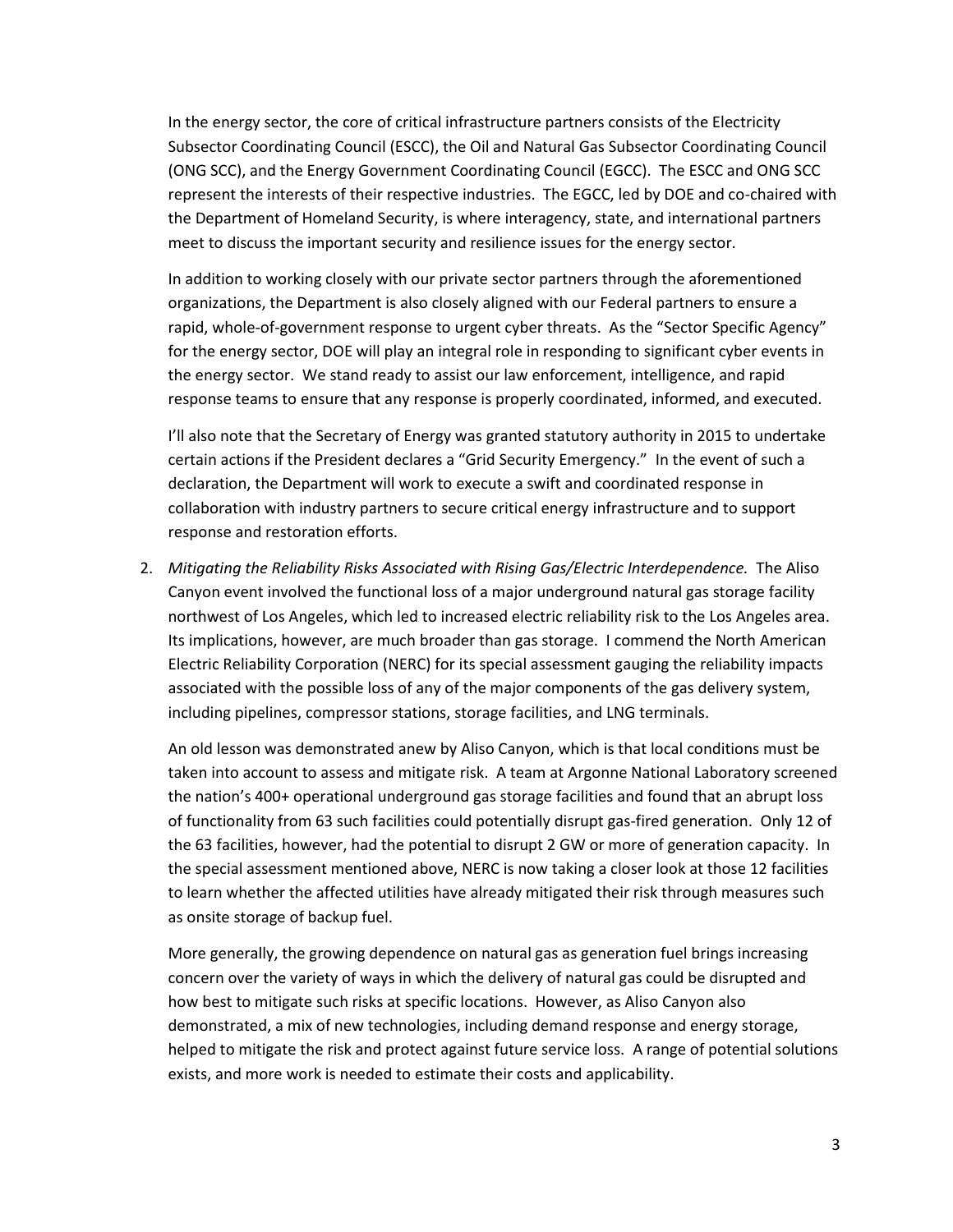3. *The Need for Planners to Build More Flexibility and Optionality into their Systems – both Short-Term and Long-Term.* The uncertainties that system planners must take into account have multiplied in recent years, and this condition is not expected to change anytime soon. These uncertainties include the likely costs and penetration rates of many new technologies, the extent to which electricity consumers will become "prosumers," the shape and level of future electricity demand, the direction of future Federal and state regulatory requirements, and more. Flexibility and optionality contrast sharply with the industry's traditional practice of relying heavily on large, long-lived capital-intensive generation units with low operating costs but little operating flexibility.

## II. Data, Data Analysis, and Capability Gaps

I began by saying that the fundamental challenge we face is the need to manage the process of ceaseless change, and I believe in the old adage that you can't manage what you don't measure. So, I am pleased at the prominence you are giving today to data and data analytics.

- 1. *New Bulk Power System Metrics.* In Year 2 of the Grid Modernization Laboratory Consortium Project 1.1, the reliability team will work with NERC on new ways to enhance the usefulness of information that NERC has collected for many years, housed in the Transmission Availability Data System (TADS) and the Generation Availability Data System (GADS). Currently, this information is invaluable for understanding the availability of key power system components and the causes that lead to outages of them. However, to have a better understanding of the impact or severity of individual outages from the standpoint of overall bulk power system reliability, information about the condition or state of the bulk power system at the time when an outage occurs is necessary. Without adding such supporting, contextual information, it is difficult to judge whether overall bulk power system reliability, as a whole, is getting better or worse.
- 2. *Distinguishing Between Bulk Power System Reliability and Distribution System Reliability.* EIA's annual collection of reliability data now identifies "loss of supply" as one cause of outages experienced by customers. Thus far, 4-5% of customers' annual average minutes of service interruptions are attributable to loss of supply.

## **III. Diversity of Generation and Reliability**

The electric grid is undergoing a transformation as new technologies, changing economics, shifting customer behaviors, and government policies are driving change.

1. *Distributed Energy Resources (DERs).* The transformation is especially prevalent at the distribution system level, where distributed energy resources (DERs) such as solar energy systems, energy storage technology, electric vehicles, and energy management systems are becoming more widely adopted as prices decrease and the technologies become more commercially available.